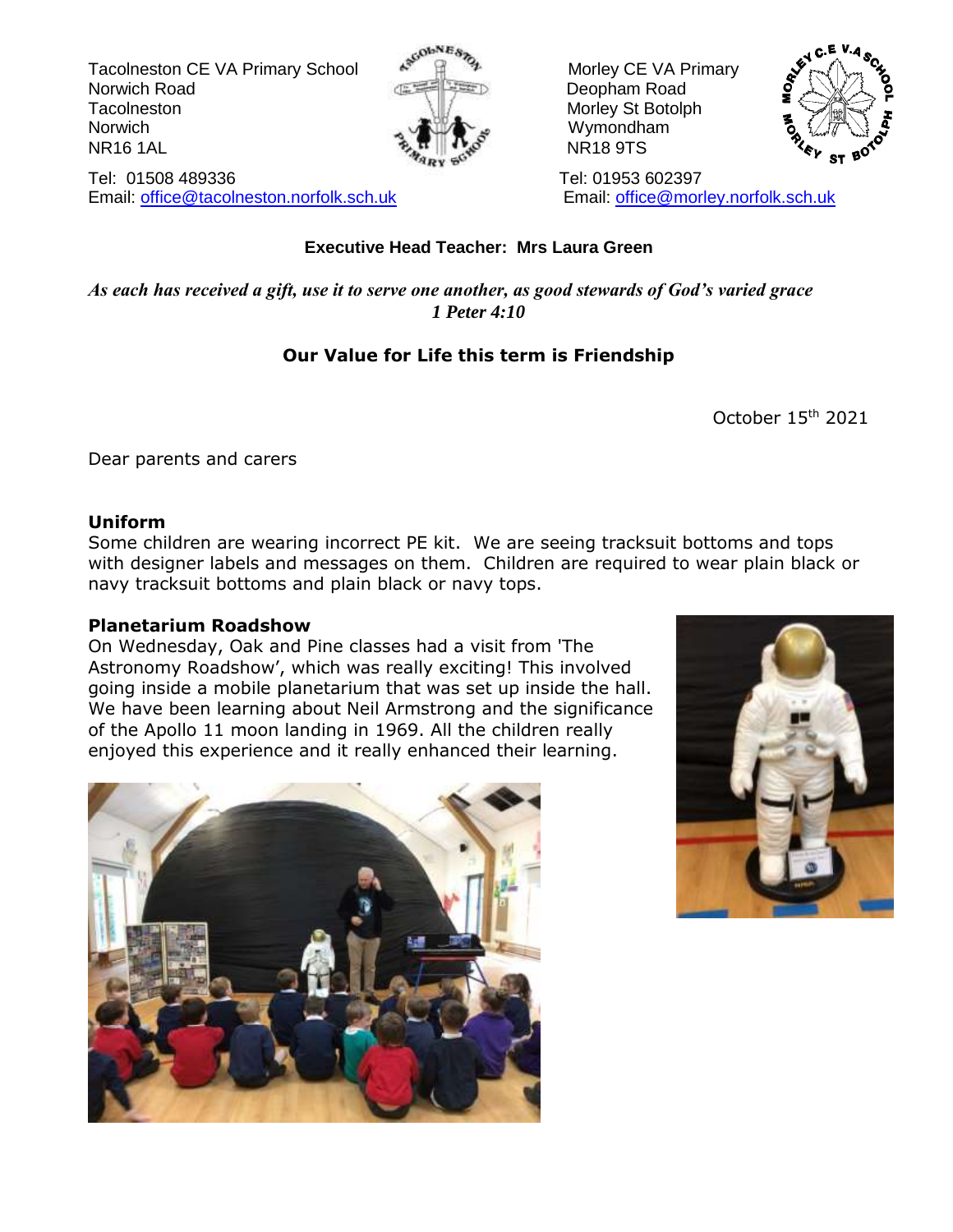#### **Positive Parenting Booklet**

The NSPCC have produced a helpful booklet on Positive parenting. There is a copy attached with this newsletter.

#### **EDP Books for Schools**

The Eastern Daily Press are starting up their Books for Schools scheme again. We are registered to take part so please start saving the tokens and drop them in to the school office.

Tokens will appear in the Eastern Daily Press and



Norwich Evening News from tomorrow, October 16 until Friday, December 31. They will also appear in the Great Yarmouth Mercury, Lowestoft Journal, Beccles & Bungay Journal, Dereham & Fakenham Times and North Norfolk News from October 18. Bonus tokens will be published throughout the promotion with the first ones in week commencing October 25. Thank you

#### **Guitar Lessons**

Guitar teacher, Paul Frost, visited our assembly on Monday this week. He talked about the guitar and demonstrated the playing of the guitar. The children asked lots of questions and showed great enthusiasm for learning this instrument.

If you are interested in your child having guitar lessons at school, Paul Frost can offer individual or joint 30 minute lessons (£13 for an individual or £6.50 for a joint lesson per week). Lessons are available to KS2 children only and you will need to provide a guitar. Please email the school office if you are interested or would like further information.

#### **Books Direct**

Our local agent for Books Direct has brought in a selection of books available to order. These are really good value (cheaper than Amazon apparently!) and could make ideal Christmas gifts. Pop in to the school foyer to have a browse, but only until next Thursday!

#### **Menu Change**

As we have an INSET day on Friday 22<sup>nd</sup> October, Mrs Peters has decided to have 'Chippy Friday' on Thursday 21<sup>st</sup> October which I'm sure will delight the children! The menu on Thursday 21<sup>st</sup> October will be:

Fish Fingers or Margarita Pizza (V) Chips Peas

Jacket Potato with cheese

Cocoa Krispie Bar

#### **Tae Kwon Do After School Club**

The children will have a Tae Kwon Do demonstration at school on Thursday 21st October and an afterschool club will start from Thursday 4th November. It will be run by the National Martial Arts Committee (NMAC) and the sessions will be coached by 2nd Degree black belt and former teacher, Lisa Mann. If you would like your child to attend please contact Chris Hemstock at [admin@nmacgb.net](mailto:admin@nmacgb.net) or 07917 304667 and he will be able to book you in for a free taster session and let you know costs. Please also see the poster attached to this newsletter.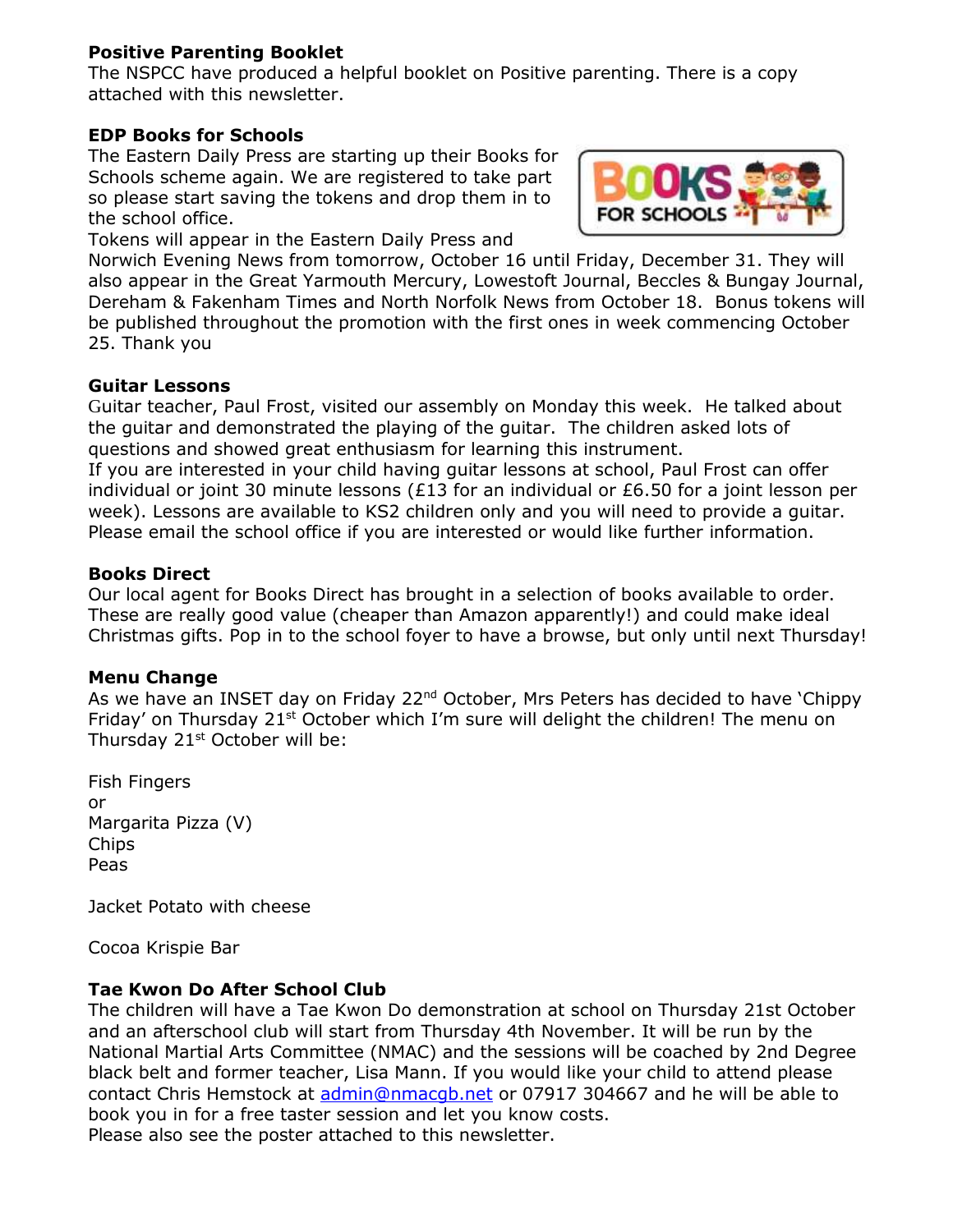#### **Sugar Appeal**

Many of you will know that each year, at this time, we ask each family to donate a bag of sugar for a local charity that supports the homeless. In previous years you have been very generous to this worthwhile charity so we would like you to support it again this Christmas by sending a bag (or 2!) of sugar to the school office. So next time you are at the supermarket buying baking ingredients for those mince pies you are sure to be producing soon, slip an extra bag of sugar in your trolley and give it to your child to bring in to school.

- Every year Norfolk and Suffolk school children donate sugar to help homeless and needy people throughout the county at Christmas. (The total last year was an amazing 6 tonnes!).
- Sugar for Shelters is a part of the Buckingham Emergency Food Appeal (BEFA). This NORFOLK farm based Christmas Food Charity, founded by Norfolk farmer Mike Buckingham in 1985, provides the food for more than 5000 Christmas dinners.
- Schools help Sugar for Shelters by collecting bags of sugar for the homeless, needy and vulnerable in local shelters.
- Huge amounts of sugar are needed and make a REAL difference in Shelters and Food Kitchens throughout Norfolk and Suffolk in the cold days of winter and particularly over Christmas.
- Collecting sugar is simple and affordable and helps children focus on the spirit of giving at Christmas.
- British Sugar will match the schools' donations of every kilo of their brand of sugar (Silver Spoon) up to 2000kg!

Many thanks for your support. BEFA greatly appreciate your donations each year and in fact Morley School ranks as one of the highest donating schools in the region – so well done and keep it up!

#### **100 Club – School fundraiser – it could be you . . .**

For just  $£5.00$  per number for the whole school year you are in for a great chance of winning cash prizes every term. If we can sell all 100 numbers we will have £60 every term to give away as well as raising money for the school. **Prizes of £30, £20 & £10.** Anyone who had a number last year will automatically keep their number(s) for this year and payment should be made on the SchoolMoney portal.



If you would like to buy a number (or two!) please contact the school office to find out which numbers are available to purchase.

#### **Free School Meal vouchers**

We are delighted that Norfolk County Council has received a grant from the government's Household Support Fund and is able to continue to work with food voucher company, Edenred, to provide support for all families with children eligible for means-tested Free School Meals.

If your child is eligible for Free School Meals you will receive a £15 voucher per child on Monday 25<sup>th</sup> October to cover the half term week.

#### **National Online Safety Campaign**

The National Online Safety campaign believe in empowering parents, carers and trusted adults with the information they need to hold informed and age-appropriate conversations about online safety with their child, should they feel it is needed. Every Wednesday they produce a guide to focus on specific platforms/risks which they believe trusted adults should be aware of. Find the link to their website here <https://nationalonlinesafety.com/guides>

Last week we attached their guide on Android Apps, this week the guide attached is on i-Phone Apps.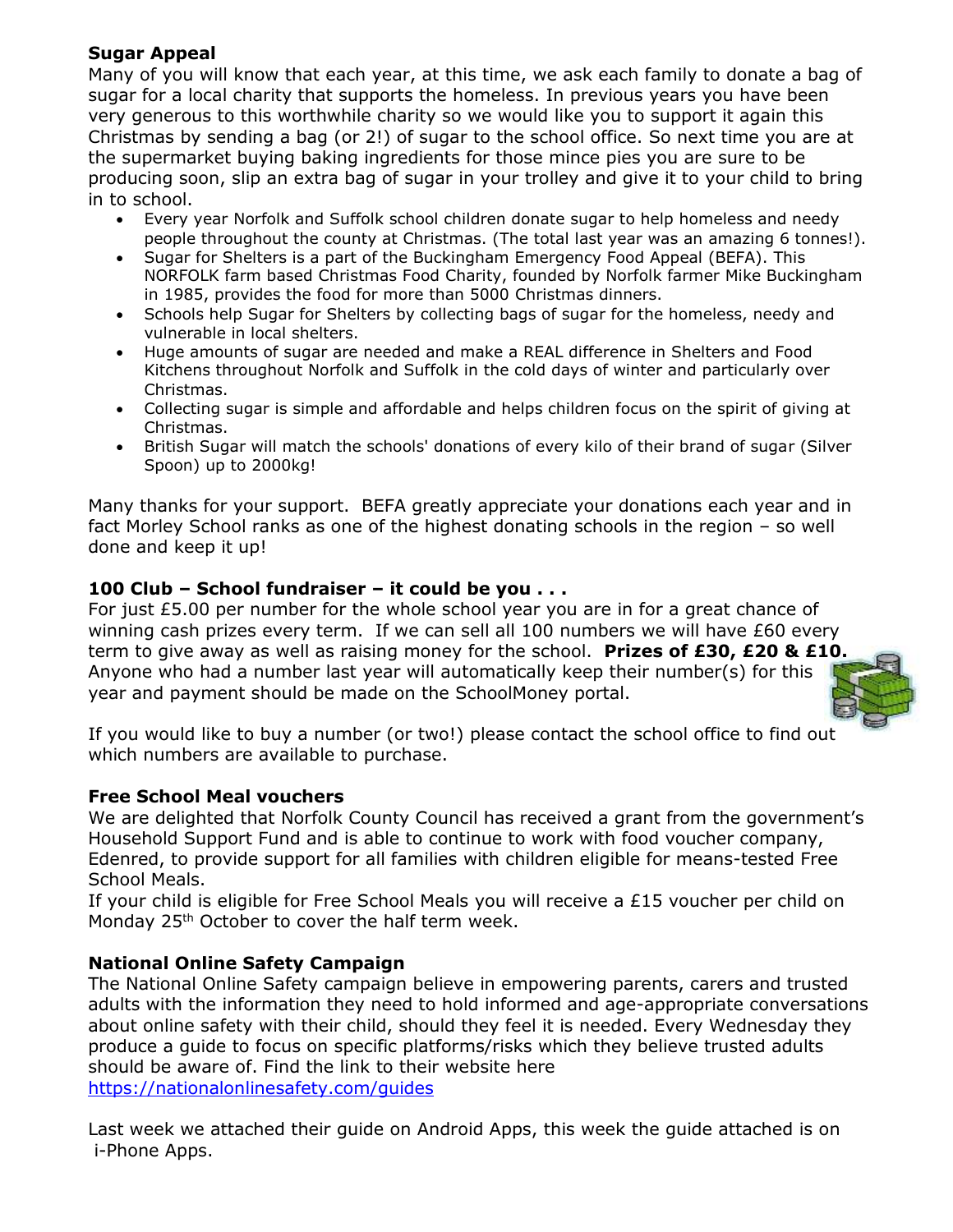#### **Fun App available from Norfolk County Council**

Norfolk County Council have a fun '*50 Things to do before you're five'* App Click on the link for further information: <https://norfolk.50thingstodo.org/app/os#!/welcome>



Friends of Morley Primary School (FOMPS) are a group of parents and staff working together to fundraise much needed money to support extra resources for our students. This term we have a few events organised which we would like you to support.

- 13/11/21 FOMPS Quiz & Chilli Night School Hall
- 17/11/21 FOMPS AGM via Zoom 8pm
- 01/12/21 FOMPS Bake sale 3.15pm (Donations gratefully received!)
- 14/12/21 KS1 Nativity Play 9am
- 15/12/21 Christmas Jumper Day (£1 'fine')
- 17/12/21 FOMPS Children's disco KS1 6-7pm
- 17/12/21 FOMPS Children's disco KS2 7.15 8.15pm

Further details to follow.

## **Celebrations**

**Sycamore Class** Ella



**Willow Class** William

| Value               | Pine   | Oak | Sycamore | Rowan    | Willow |
|---------------------|--------|-----|----------|----------|--------|
| <b>Achievements</b> |        |     |          |          |        |
| Reading             |        |     |          |          |        |
| Challenge           |        |     |          |          |        |
| Going for Gold      | Sienna |     |          | Charlie  |        |
| Award               | (Gold) |     |          | (Silver) |        |
|                     |        |     |          |          |        |
| <b>Merit Badge</b>  |        |     |          |          |        |
| <b>Bronze</b>       |        |     |          |          |        |
| Silver              |        |     |          |          | Bella  |
| Gold                |        |     |          |          |        |
| Platinum            |        |     |          |          |        |
| <b>EFFORT</b>       |        |     |          |          |        |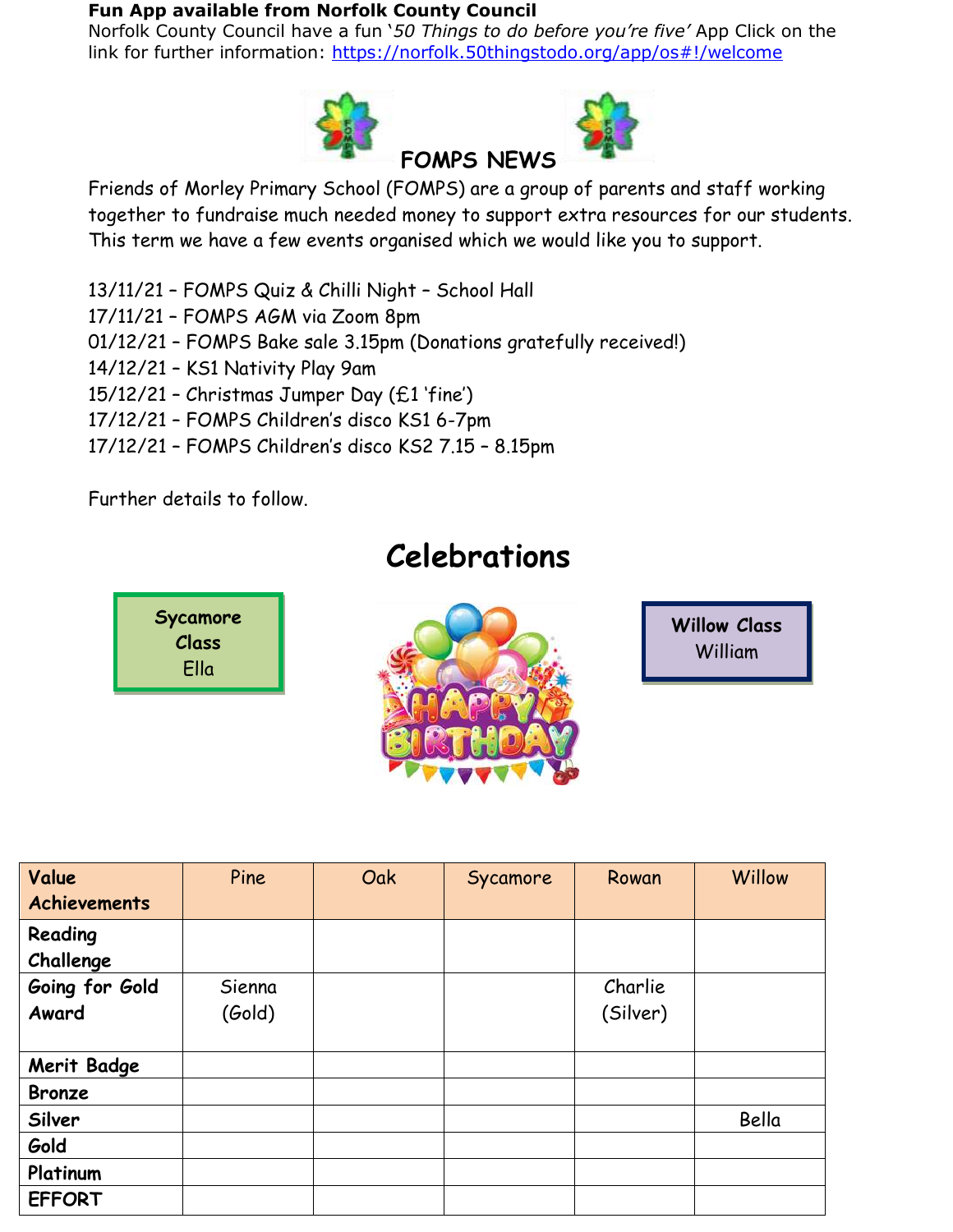| <b>HELPFULNESS</b>  |      |      |       |        |     |
|---------------------|------|------|-------|--------|-----|
| <b>COURAGE</b>      |      | Wade |       |        |     |
| <b>SERVICE</b>      |      |      | Layla |        |     |
| SELF RESPECT        |      |      |       |        |     |
| <b>FORGIVENESS</b>  |      |      |       |        |     |
| <b>GENEROSITY</b>   |      |      |       |        |     |
| <b>FRIENDSHIP</b>   | Noah |      |       |        | Zac |
| <b>RESPECT</b>      |      |      |       | Hayden |     |
| <b>KOINONIA</b>     |      |      |       |        |     |
| LOVE &              |      |      |       |        |     |
| <b>COMPASSION</b>   |      |      |       |        |     |
| <b>PERSEVERANCE</b> | Eva  |      | Maiya |        |     |
|                     |      |      |       |        |     |
| <b>HUMILITY</b>     |      |      |       |        |     |
| <b>KINDNESS</b>     |      |      |       |        | Zac |
| <b>CREATIVITY</b>   |      |      |       |        |     |
| <b>BRAVERY</b>      |      |      |       |        |     |

#### **Out of school achievements:**

Congratulations to Ezra in Sycamore for achieving a yellow belt in his Martial Arts class and well done to Aiden in Willow for earning his craft badge in Cubs.

#### **House points**

| $\sim$                                              | <b>TIL</b><br>-- |           |    |
|-----------------------------------------------------|------------------|-----------|----|
| __<br><b>Contract Contract</b><br><b>CONTRACTOR</b> | --<br>100        | オコ<br>. . | -- |

And finally…

*As each has received a gift, use it to serve one another, as good stewards of God's varied grace* Amen

Laura Green

Executive Headteacher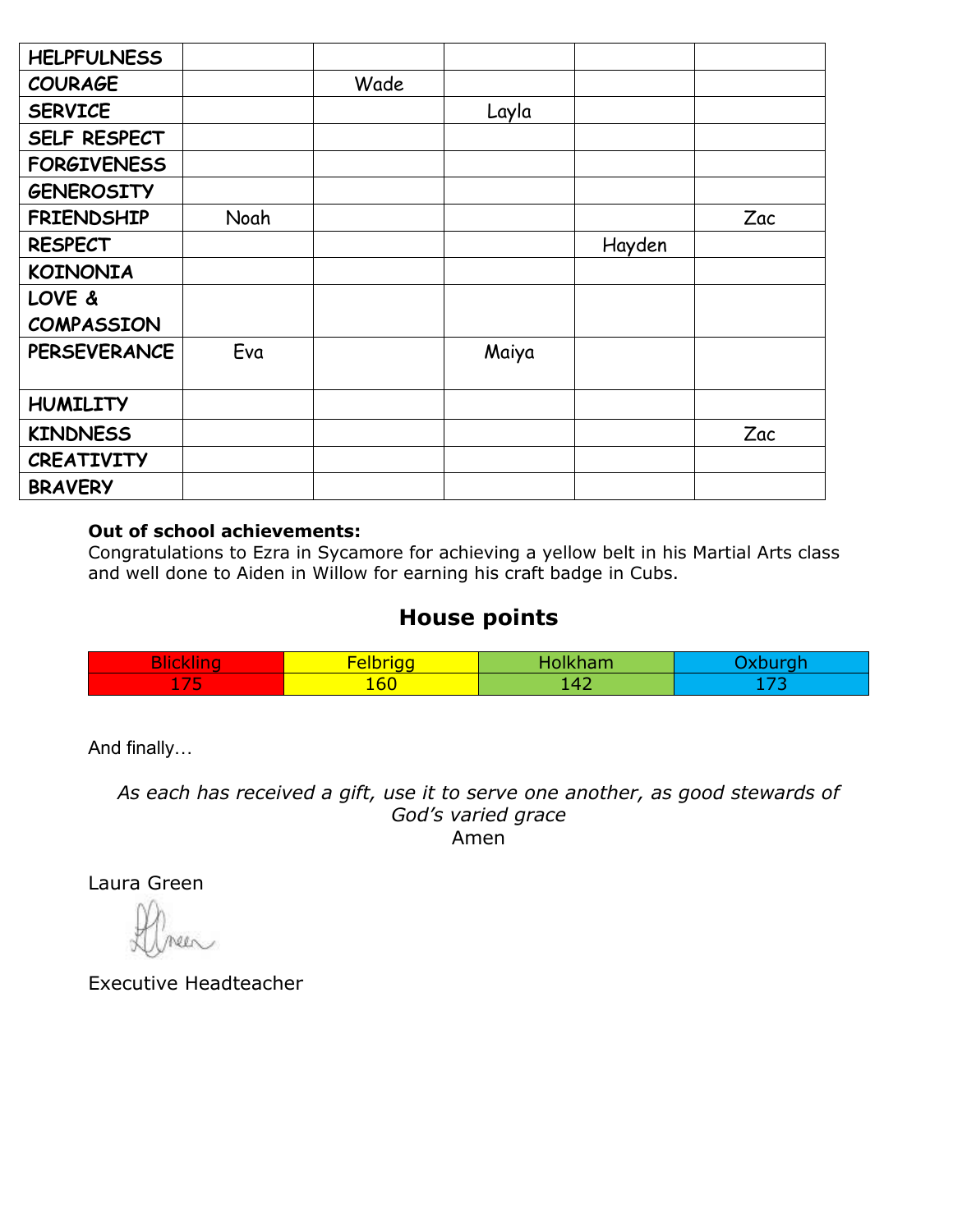# *Termly Value*

# **Diary Dates**

# **Autumn Term**



18/10/21 – Parent consultation week 20/10/21 – Sycamore Class to West Stow 22/10/21 – INSET Day (School closed to pupils) 25/10/21 – 29/10/21 – HALF TERM



11/11/21 – Remembrance Day **13/11/21 – FOMPS Quiz & Chilli Night**  $15/11/21$  – Anti-Bullying week 15/11/21 – School Photographer (Individual and sibling group) 15/11/21 – Flu Nasal Immunisation team in school (pm) **17/11/21 – FOMPS AGM via Zoom 8pm** 18/11/21 – Willow Class Assembly **19/11/21 – School Council Dress-Down Day; 'fine' payable! (in aid of our Defibrillator fund)**



### **01/12/21 – Children's Christmas Bake-Off 01/12/21 – FOMPS Bake sale 3.15pm**

03/12/21 – Vision & Sight screening for Year R

03/12/21 - Measurement screening for Year 6

03/12/21 – Christingle Service 2pm School Hall (children only)

**14/12/21 – KS1 Nativity Play 9am**

**15/12/21 – Christmas Jumper Day (£1 'fine')**

17/12/21 – Termly Progress reports sent out

**17/12/21 – FOMPS Children's disco KS1 6-7pm**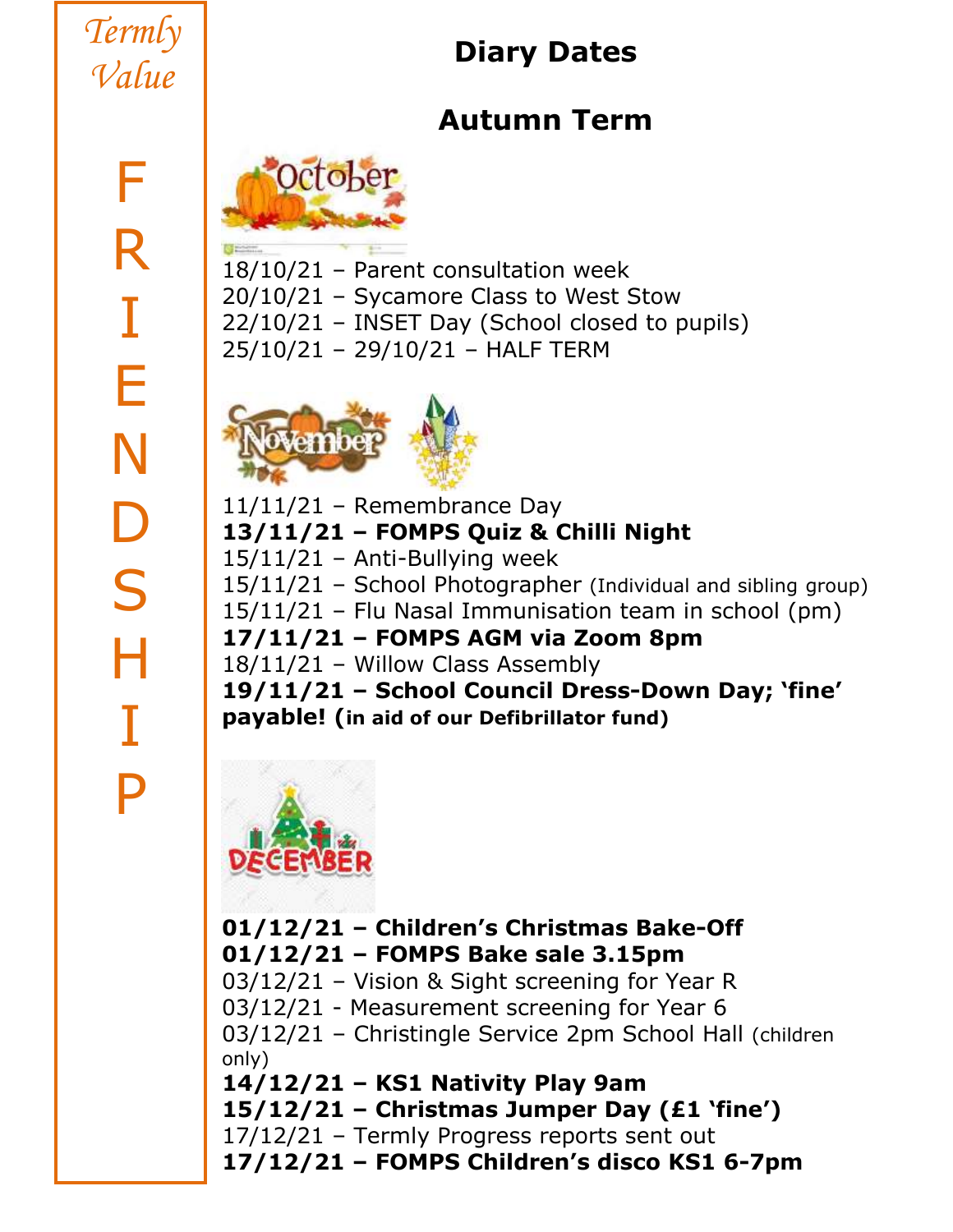### **17/12/21 – FOMPS Children's disco KS2 7.15 – 8.15pm**

17/12/21 – End of Autumn Term

## **Spring Term**



**January** 

05/01/22 – Children return to school **22/01/22 – FOMPS disco for adults** 28/01/22 – Oak Class Reading Café - 9am



**01/02/22 – Pine Class Reading Café – 9am** 10/02/22 – Sycamore Class Reading Café – 9am 14/02/22 – 18/02/22 HALF TERM 23/02/22 – Rowan Class Reading Café – 9am



02/03/22 – Willow Class Reading Café – 9am



01/04/22 – Termly Progress Reports sent out 01/04/22 – End of Spring Term